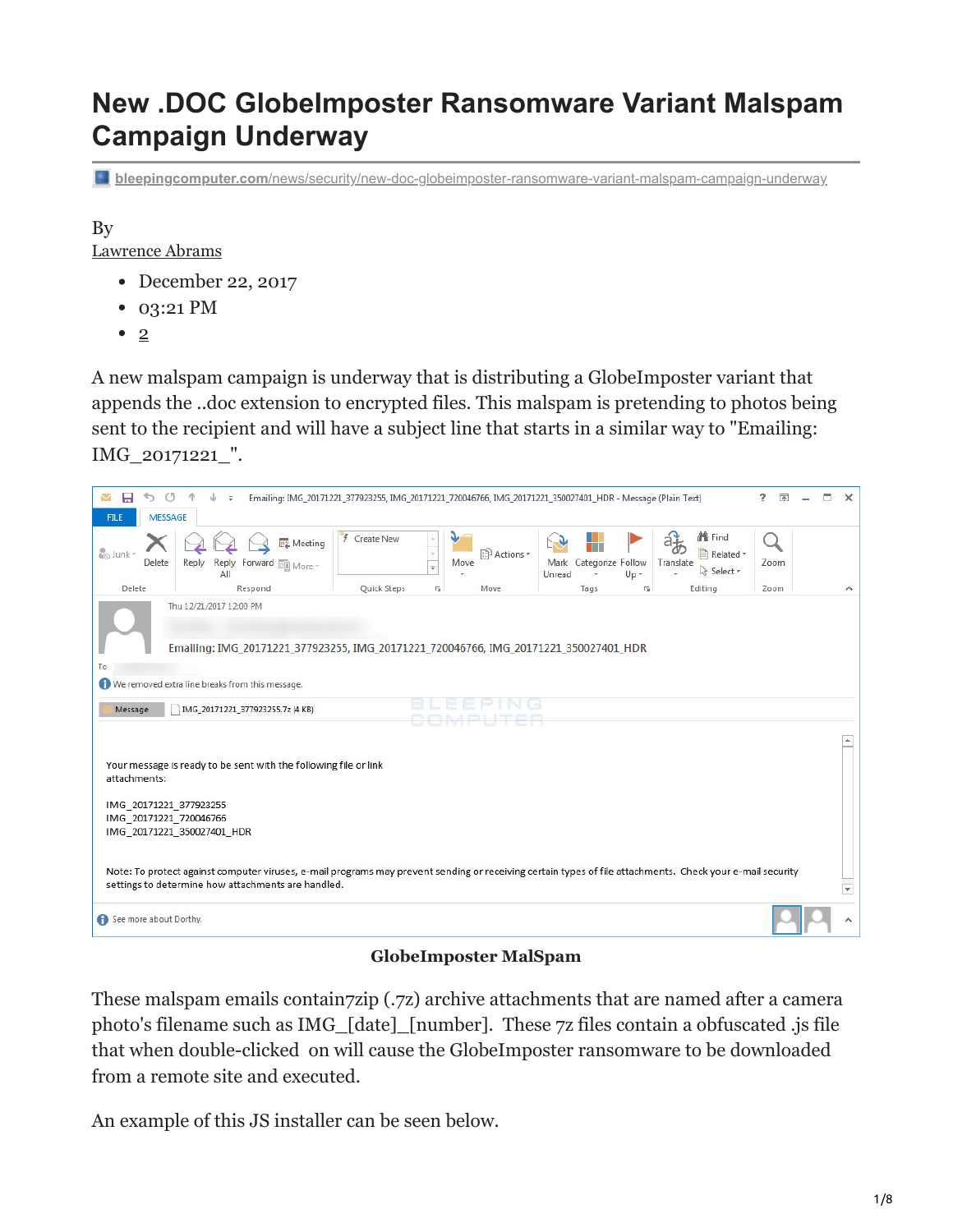

**Obfuscated JS Installer**

After the executable is downloaded, it will be executed and the GlobeImposter ransomware will begin to encrypt the computer. When encrypting files on the computer it will append the ..**doc** extension to encrypted file's name. For example, a file called **1.doc** would be renamed to **1.doc..doc**.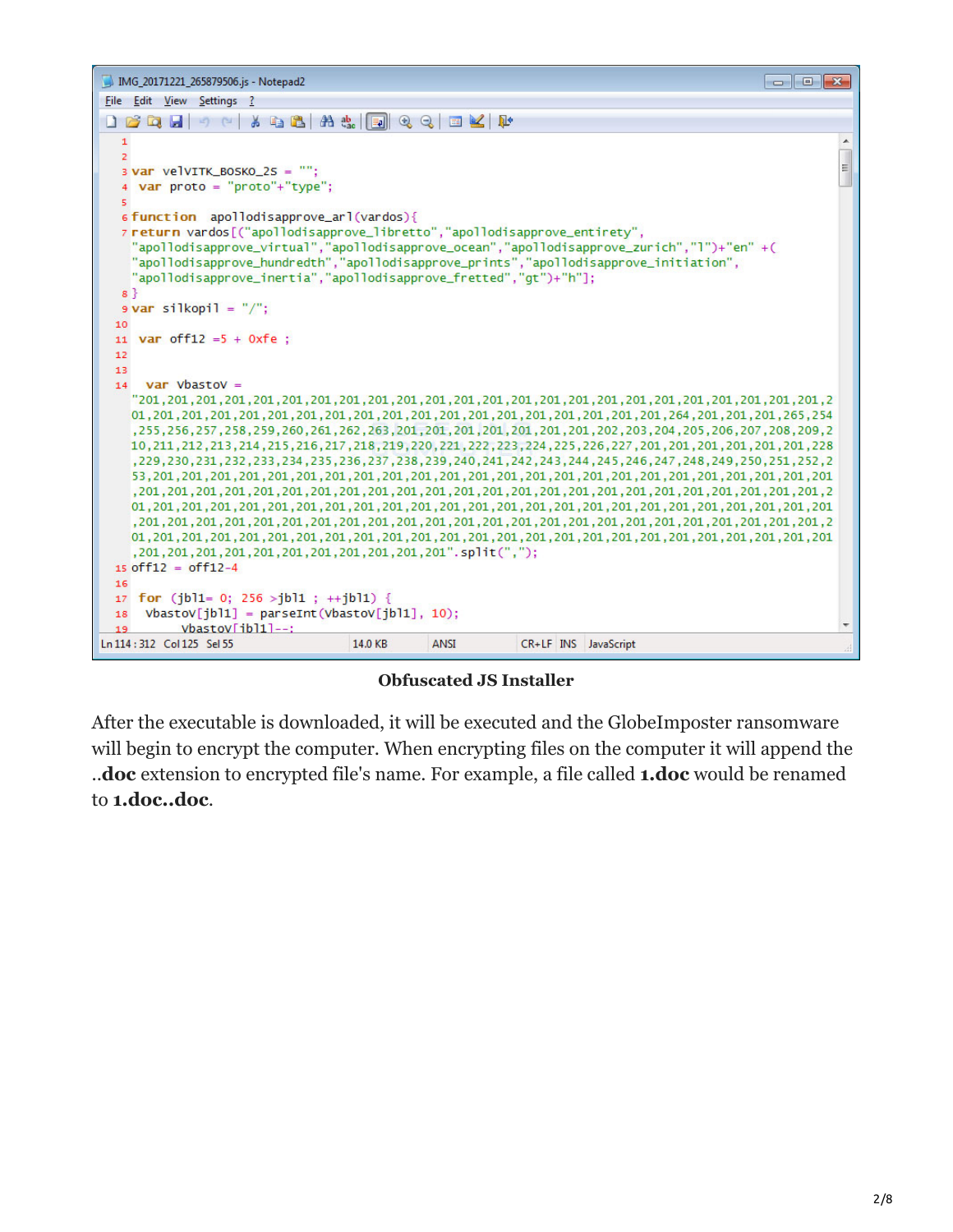| $ \cdot$ test                                         |                                 |            |          | Search test<br>$^{+}$<br>٠ |                  | ٩                        |
|-------------------------------------------------------|---------------------------------|------------|----------|----------------------------|------------------|--------------------------|
| Include in library $\blacktriangledown$<br>Organize v | Share with $\blacktriangledown$ | New folder |          |                            | $\Box$<br>$\Box$ | $\bullet$                |
| <b>DE Favorites</b>                                   |                                 |            |          |                            |                  | ۸<br>E                   |
| $\triangleright$ $\blacksquare$ Libraries             |                                 |            |          |                            |                  |                          |
| <b>B</b> Homegroup                                    | 1.docdoc                        | 1.jpgdoc   | 1.pngdoc | 2.docdoc                   | 2.jpgdoc         |                          |
| <b>Delle Computer</b>                                 |                                 |            |          |                            |                  |                          |
| Retwork                                               |                                 |            |          |                            |                  |                          |
|                                                       | 2.pngdoc                        | 3.docdoc   | 3.jpgdoc | 3.pngdoc                   | 4.docdoc         |                          |
|                                                       |                                 |            |          |                            |                  |                          |
|                                                       |                                 |            |          |                            |                  |                          |
|                                                       | 4.jpgdoc                        | 4.pngdoc   | 5.docdoc | 5.jpgdoc                   | 5.pngdoc         | $\overline{\phantom{a}}$ |
| 151 items                                             |                                 |            |          |                            |                  |                          |

### **Encrypted Folder**

When GlobeImposter encrypts files it will also create a ransom note named **Read\_\_\_ME.html** in each folder a file is encrypted.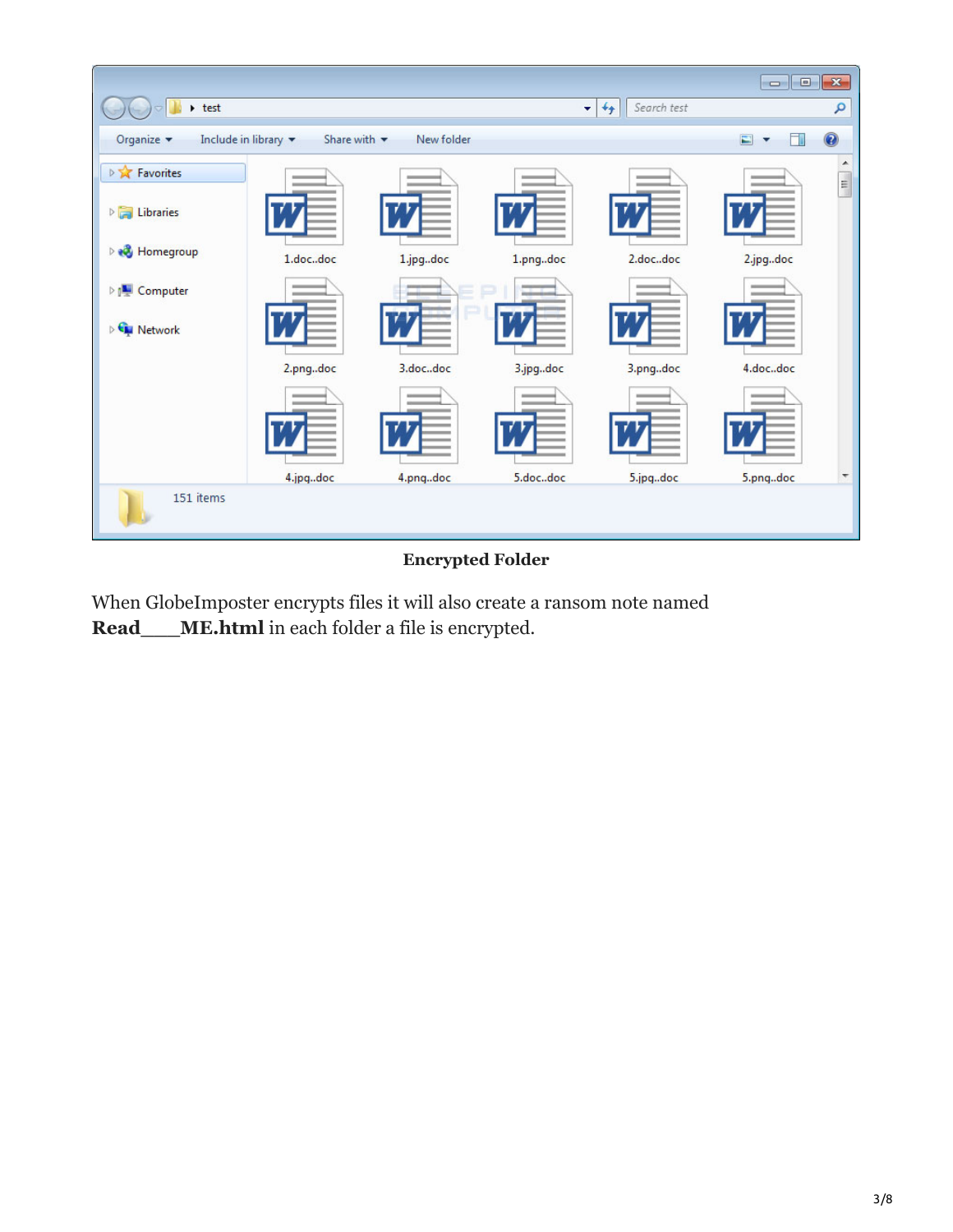

### **Ransom Note**

This ransom note contains instructions to use Tor to go to the

http://n224ezvhg4sgyamb.onion/sup.php onion site. This site then tells you to contact them to receive payment instructions and to decrypt one file for free. It also lists the email server<sub>5</sub>@mailfence.com as a way to contact them.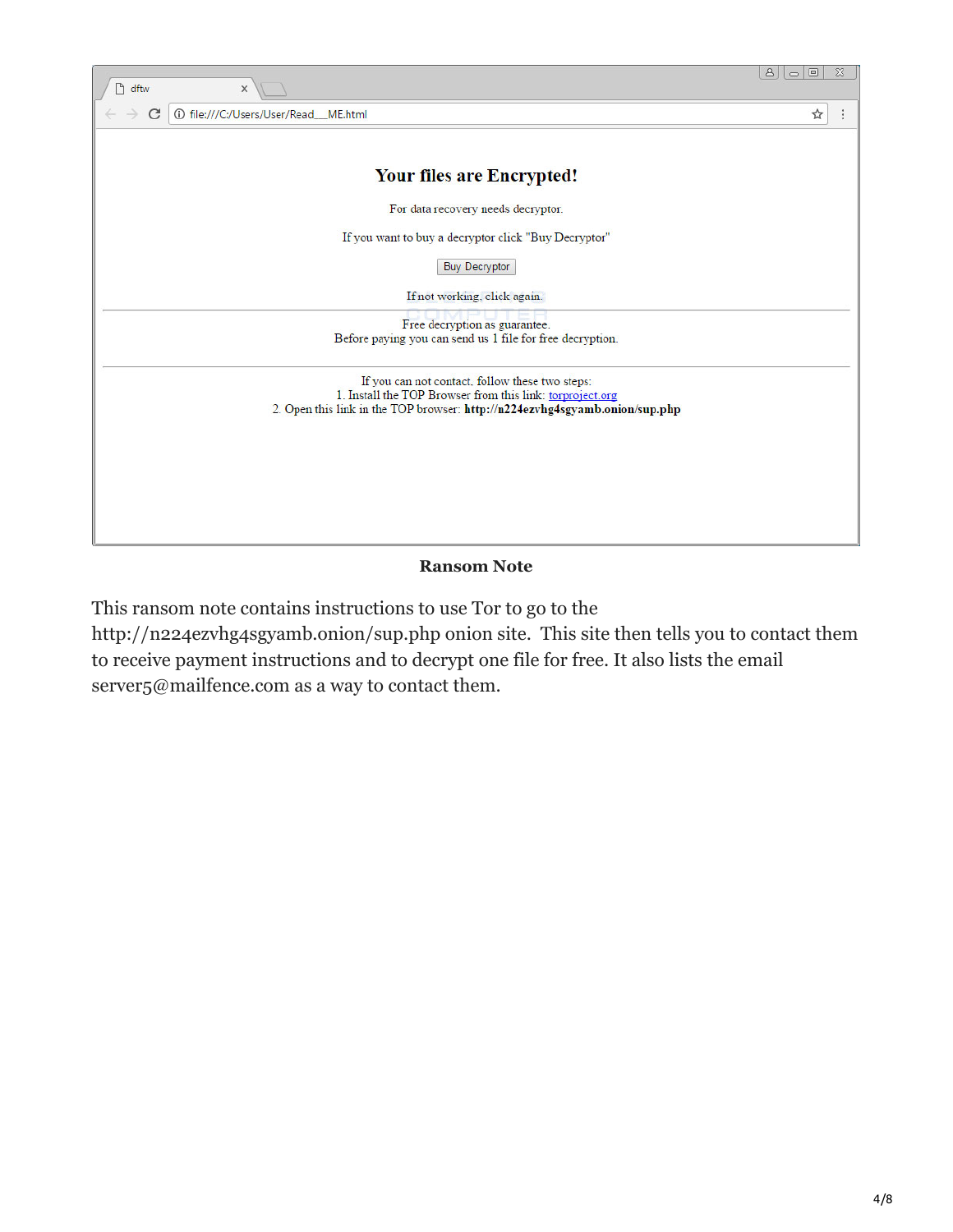

**Tor Payment Site**

It also contains a link to a support site where you can send them a message.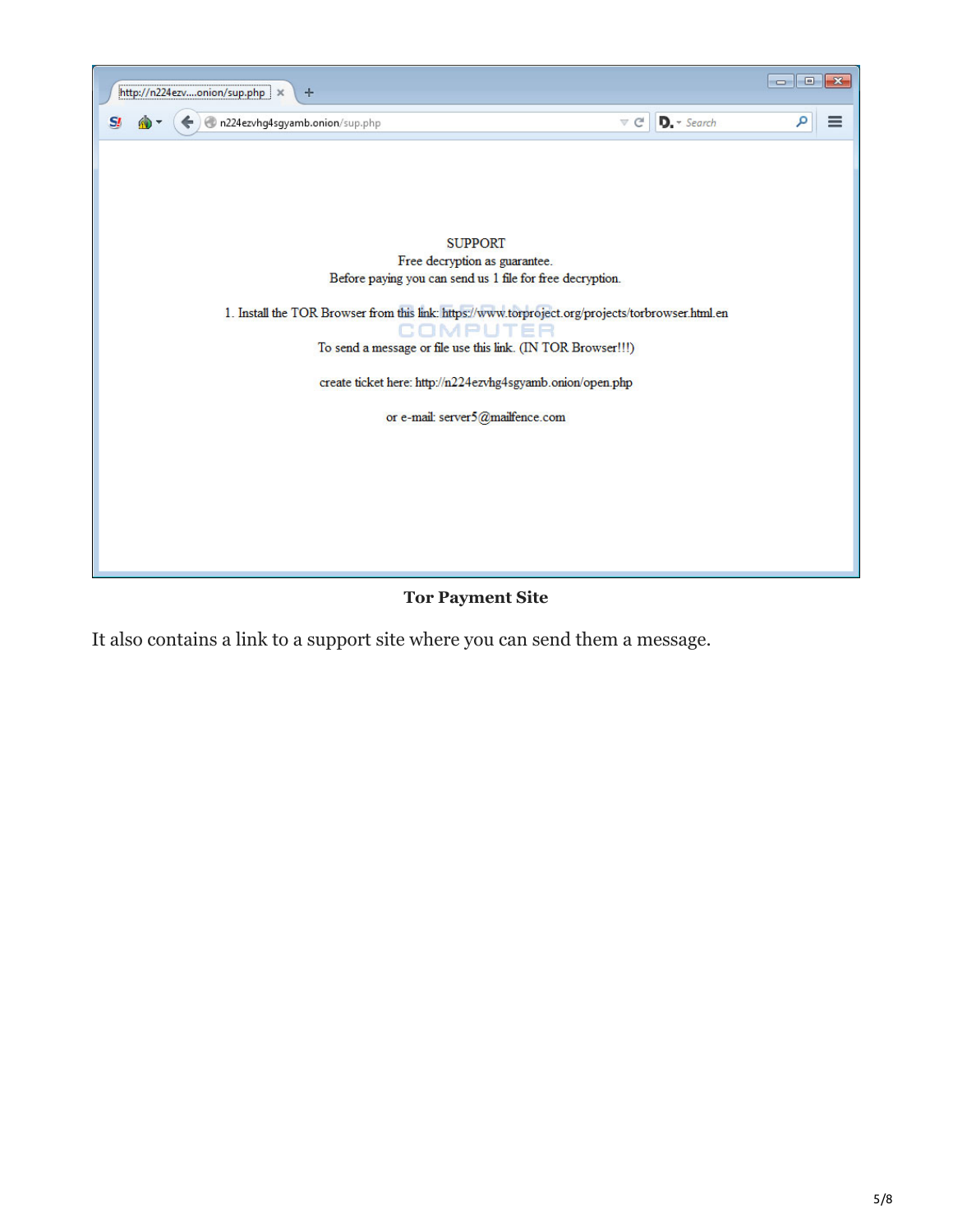| Support  | $\mathsf{x}$<br>$+$                                                                                         |                          |
|----------|-------------------------------------------------------------------------------------------------------------|--------------------------|
| SĮ.<br>困 | $D. - Search$<br>$\mathcal{L} \subset \mathbb{C}^n$<br>n224ezvhg4sgyamb.onion/open.php<br>←                 | ام<br>$\equiv$           |
|          | Guest User   Sign In<br><b>SUPPORT CENTER</b><br>Support Ticket System                                      | $\blacktriangle$         |
|          | Open a New Ticket<br>Support Center Home<br>Check Ticket Status                                             |                          |
|          | Open a New Ticket<br>Please fill in the form below to open a new ticket.                                    |                          |
|          | <b>Contact Information</b><br><b>Email Address*</b>                                                         |                          |
|          | <b>Full Name*</b><br><b>Phone Number</b>                                                                    |                          |
|          | Ext:<br><b>Help Topic</b>                                                                                   |                          |
|          | Free Decrypt<br>$\bullet$ <sup>*</sup>                                                                      |                          |
|          | <b>Ticket Details</b><br>Please Describe Your Issue<br><b>Issue Summary</b> *                               |                          |
|          | <b>T</b><br>B<br>I<br>U<br>田<br>$\leftrightarrow$<br>s<br>法法律 建二碘<br>$\sum_{i=1}^{n}$<br>$\mathbf{P}$<br>GD |                          |
|          | Details on the reason(s) for opening the ticket.                                                            | $\overline{\phantom{a}}$ |

**Tor Support Site**

Unfortunately, at this time there is no way to decrypt GlobeImposter files for free. For [support or help with this ransomware infection, you can ask in our dedicated GlobeImposter](https://www.bleepingcomputer.com/forums/t/644166/globeimposter-crypt-pscrypt-ext-back-fileshtml-ransomware-support/) Ransomware Support topic.

## **How to protect yourself from the GlobeImposter Ransomware**

In order to protect yourself from the GlobeImposter Ransomware you should use standard security practices. This includes using good computing habits and security software. First and foremost, you should always have a reliable and tested backup of your data that can be restored in the case of an emergency, such as a ransomware attack.

You should also have security software that incorporates behavioral detections to combat ransomware and not just signature detections or heuristics. For example, Emsisoft Anti-[Malware and Malwarebytes Anti-Malware both contain behavioral detection that can pre](https://www.bleepingcomputer.com/download/emsisoft-anti-malware/)vent many, if not most, ransomware infections from encrypting a computer.

Last, but not least, make sure you practice the following security habits, which in many cases are the most important steps of all: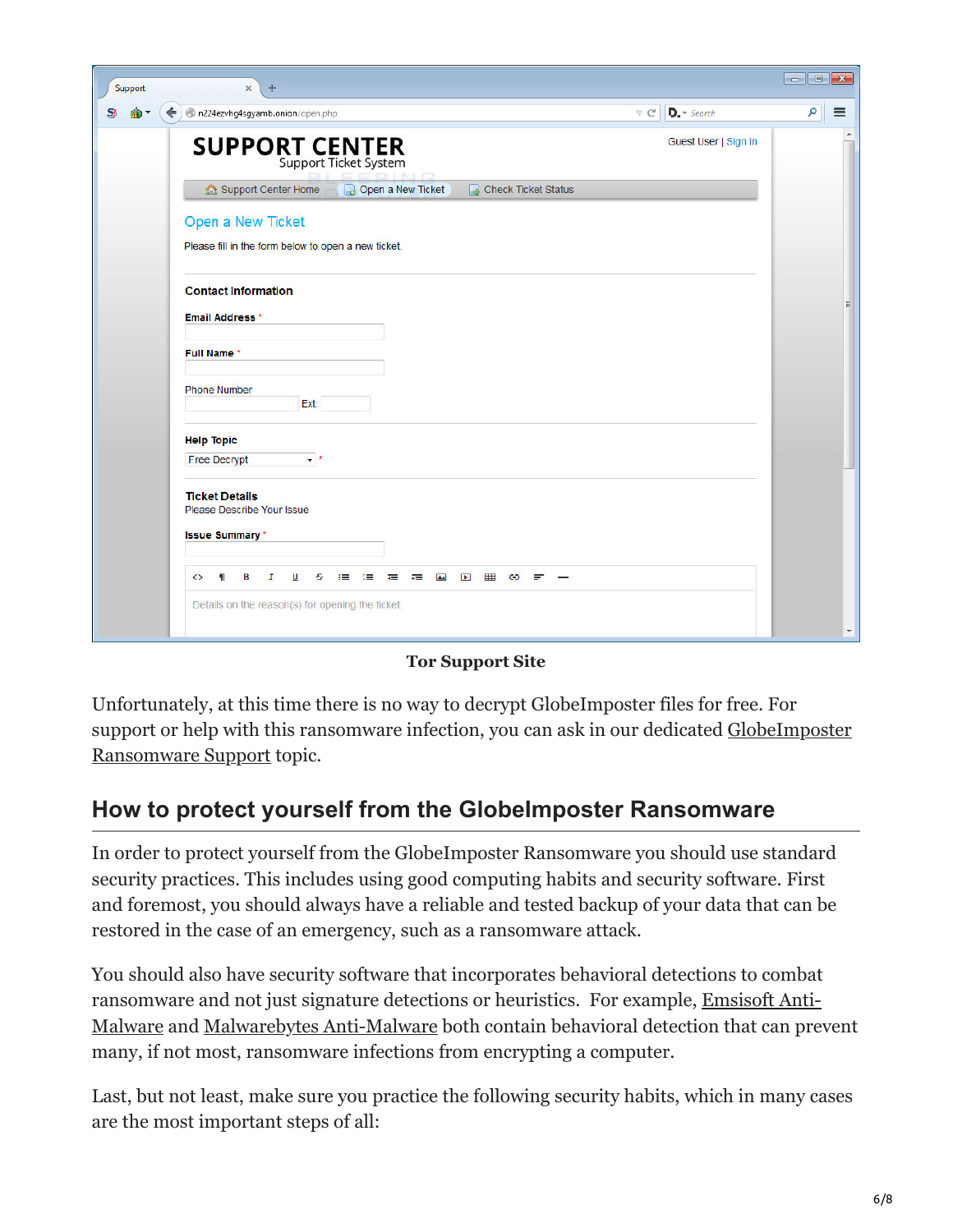- Backup, Backup, Backup!
- Do not open attachments if you do not know who sent them.
- Do not open attachments until you confirm that the person actually sent you them.
- Enable the [showing of file extensions.](https://www.bleepingcomputer.com/tutorials/how-to-show-file-extensions-in-windows/)
- If an attachment ends with .js, .vbs, .exe, .scr, or .bat, do not open them for any reason.
- Scan attachments with tools like [VirusTotal.](https://www.virustotal.com/#/home/upload)
- Make sure all Windows updates are installed as soon as they come out! Also make sure you update all programs, especially Java, Flash, and Adobe Reader. Older programs contain security vulnerabilities that are commonly exploited by malware distributors. Therefore it is important to keep them updated.
- Make sure you use have some sort of security software installed that uses behavioral detections or white list technology. White listing can be a pain to train, but if your willing to stock with it, could have the biggest payoffs.
- Use hard passwords and never reuse the same password at multiple sites.

[For a complete guide on ransomware protection, you visit our How to Protect and Harden a](https://www.bleepingcomputer.com/news/security/how-to-protect-and-harden-a-computer-against-ransomware/) Computer against Ransomware article.

A big thanks to [Eric Taylor](https://twitter.com/ITSimplifie) of IT-Simplified for pointing out the malspam campaign.

## **Related Articles:**

[New 'Cheers' Linux ransomware targets VMware ESXi servers](https://www.bleepingcomputer.com/news/security/new-cheers-linux-ransomware-targets-vmware-esxi-servers/)

[SpiceJet airline passengers stranded after ransomware attack](https://www.bleepingcomputer.com/news/security/spicejet-airline-passengers-stranded-after-ransomware-attack/)

[US Senate: Govt's ransomware fight hindered by limited reporting](https://www.bleepingcomputer.com/news/security/us-senate-govt-s-ransomware-fight-hindered-by-limited-reporting/)

[New RansomHouse group sets up extortion market, adds first victims](https://www.bleepingcomputer.com/news/security/new-ransomhouse-group-sets-up-extortion-market-adds-first-victims/)

[Ransomware attack exposes data of 500,000 Chicago students](https://www.bleepingcomputer.com/news/security/ransomware-attack-exposes-data-of-500-000-chicago-students/)

## **IOCs**

## **Doc GlobeImposter Variant Hashes:**

SHA256: 15e8c986c4602c61a474b51d250e03d5bb178eabc8c5a82a242c1a0fa2227704

## **Doc GlobeImposter Variant Associated Files:**

Read\_\_\_ME.html

## **Doc GlobeImposter Variant Network Connections:**

http://n224ezvhg4sgyamb.onion/sup.php